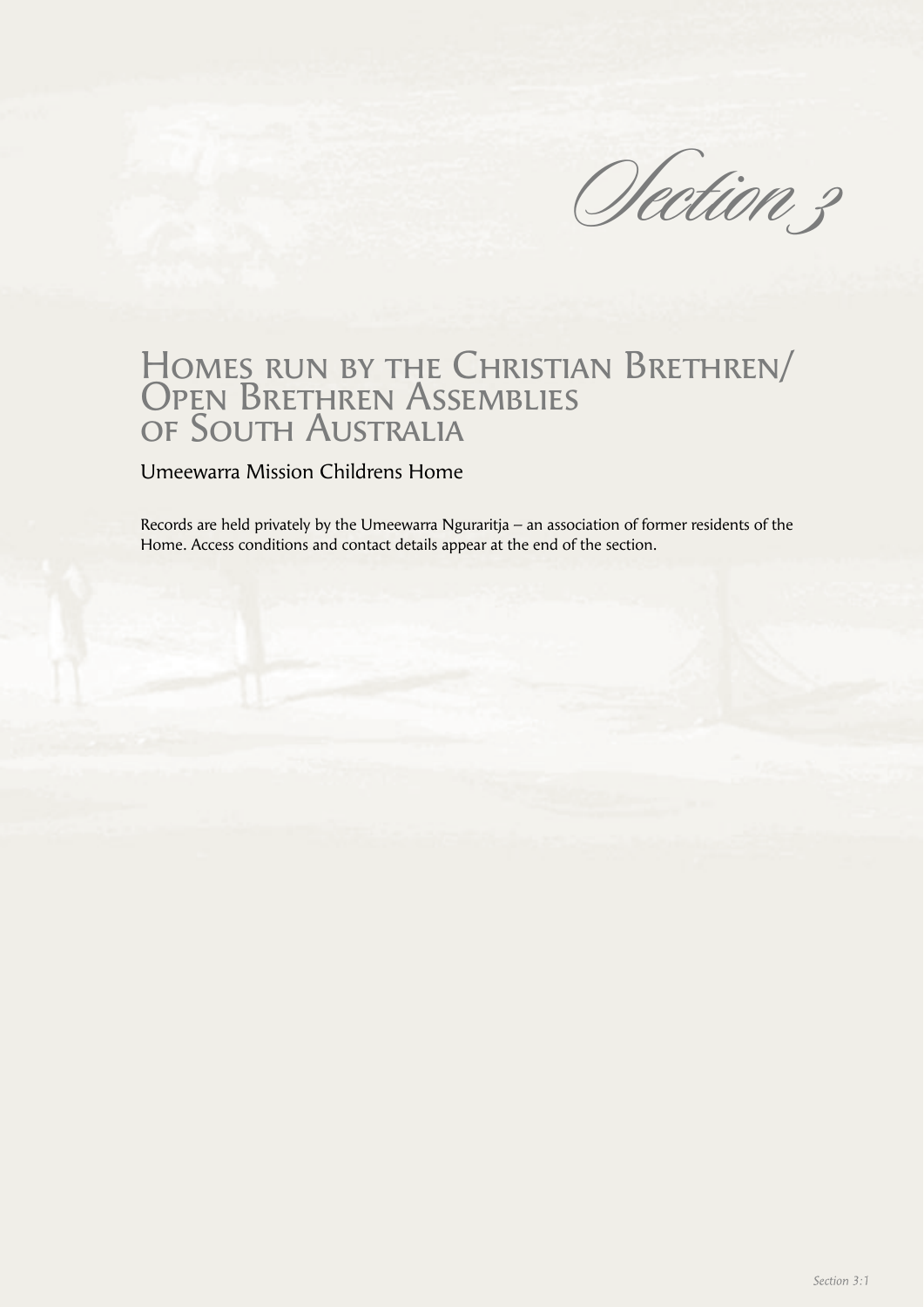Umeewarra Mission, Children's Home

### *GENERAL INFORMATION*

**Years of operation:** 1937-1995 **Also known as:** Davenport Reserve (from 1964) **Run by:** Christian Brethren/Open Brethren Assemblies of South Australia **Address:** Four kilometres north of Port Augusta, SA

#### *HISTORY*

The Open Brethren Assemblies of South Australia established a mission north of Port Augusta in 1937. Named *Umeewarra* it covered an area of some 200 acres (80 hectares). The main focus of the mission was a childrens home and school. Children were placed in the home for various reasons, due to separation from family or for medical treatment. Other children attended the mission school while still living with their parents on the reserve.

In 1946 the original site of the home was flooded so buildings were relocated onto higher ground nearby. In the early years girls and boys were accommodated in different sides of one main building. During 1955-56 the main building was extended with the addition of a dining room, kitchen and laundry. Electrical power was also installed for the first time. Later separate buildings were erected for boys, senior girls and infants. During the mid fifties approximately fifty children lived in the home. The number had increased to seventy by the mid 1960s. As well as general and religious education, boys were trained in woodwork and engineering while girls learned needlework, cooking and other home crafts. One of the housemothers/teachers also taught art. Some selected children attended Primary School in Port Augusta. Other senior girls were sent away to train at Singleton Training College in New South Wales.

In 1964 the government took control of the mission and the area was renamed Davenport Reserve. The school was taken over by the Education Department. Four years later a Community Council took over administration of the reserve. The Home continued to accommodate Aboriginal children for a number of years. In the 1970s most children still resident were fostered out. The last few remained in the Home with the former mission superintendent and his wife until they retired in 1995.

*Drawn from Christobel Mattingley & Ken Hampton, 'Survival in our own land: 'Aboriginal' experiences in 'South Australia'*  since 1836' (Wakefield Press, Adelaide 1988) p. 247-249; David Hollinsworth and Janet Craig, 'Aboriginal Missions in South *Australia' (Nunkuwarrin Yunti of SA, Adelaide 2003), p. 22; Annual reports of the Aborigines Protection Board 1955-1962 and the Aboriginal Affairs Board 1963-1968 and information provided by Mr A and Mrs I McWilliams, former superintendents.*

## *THE RECORDS*

#### • Umeewarra Nguraritja, Port Augusta

No information about the extent or contents of records relating to the Umeewarra Childrens Home was available prior to *Finding your own way* going to print. Further information will be provided in an update.